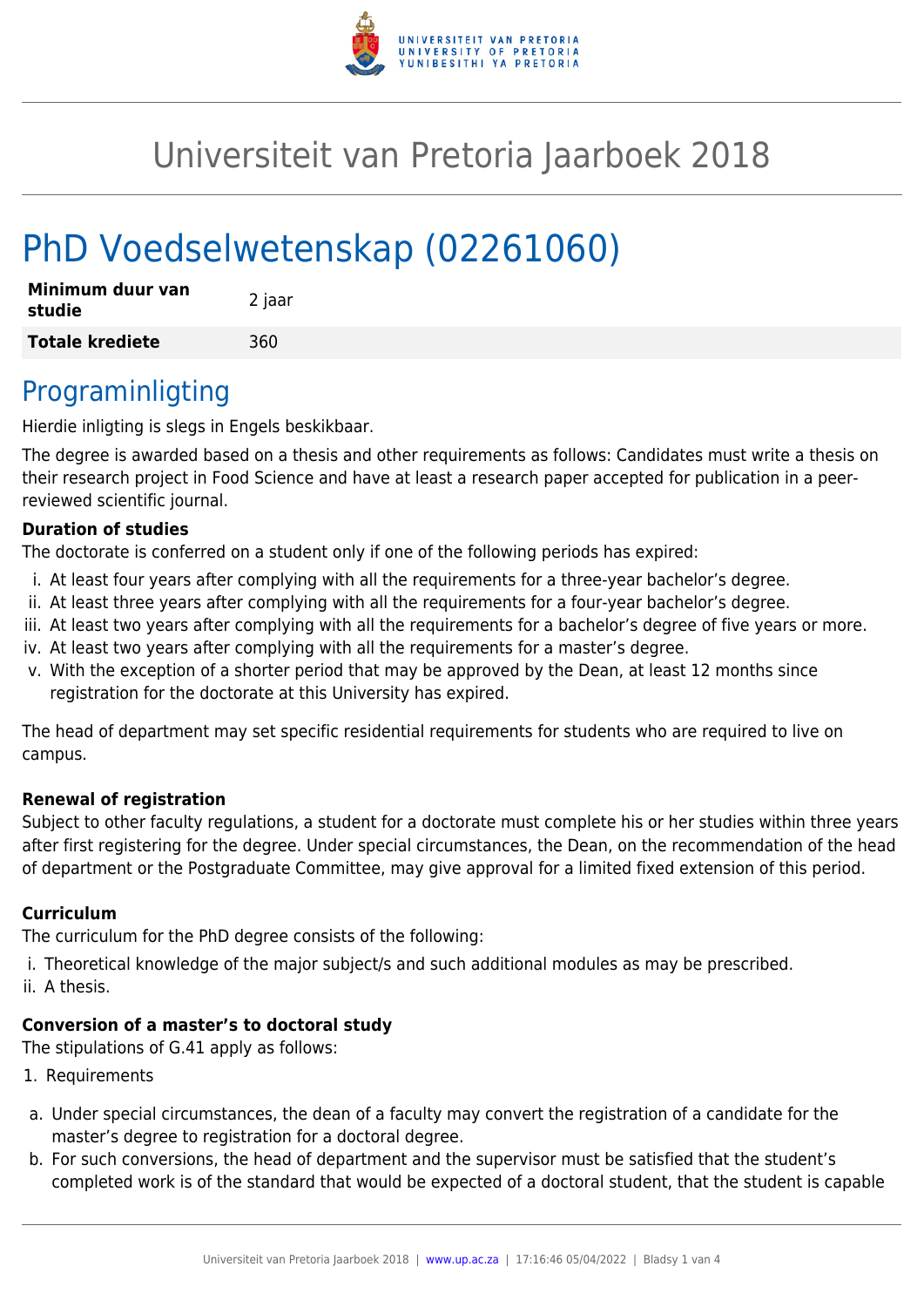

of completing a doctoral degree, and that the project is of appropriate standard and scope to constitute a doctoral study.

- c. For such conversions, the head of department and the supervisor must be satisfied that the student has demonstrated that he or she has the potential to fulfil the requirements of a doctoral degree without having completed a master's degree.
- 2. Process
- a. Application for conversion may be submitted at any time during the course of study for the master's degree.
- b. The application for the conversion must include the following documentation:
- i. A detailed progress report by the candidate of the work completed for the master's project. The report must provide proof that the results obtained thus far are of such a standard and scientific significance that they justify conversion to a doctoral project. The report should include details of presentations made at conferences and of material that has been submitted for publication and/or published.
- ii. A detailed proposal for the intended doctoral project, written by the candidate, including the objectives of the project.
- iii. A recommendation by the supervisor with specific comments on the ability of the applicant as a potential doctoral candidate as well as the feasibility of the conversion, especially with regard to the information provided by the candidate in his/her reports (items (i) and (ii)).
- iv. A recommendation by the head of department, if he or she is not the supervisor, in which the ability of the candidate as a potential doctoral candidate is confirmed.
- v. If the dean considers it advisable for the faculty, the candidate may be required to present a seminar to the department in support of the application. In this case, the head of department should include a report on this in his or her recommendation.
- c. The application of the candidate, together with the reports and recommendations, is submitted for consideration to the dean, (who may delegate to the Chairperson of the Faculty Postgraduate Committee) for approval. The decision should be submitted to the Faculty Board for approval.

#### **General**

Candidates are required to familiarise themselves with the General Regulations regarding the maximum duration of study and the requirements to submit an article/s for publication.

## Eksamens en slaagvereistes

- i. Consult the General Regulations that apply to the calculation of marks.
- ii. In order to obtain the PhD degree the candidate must:
- pass the examinations and the prescribed modules, as determined in the study programme;
- pass the thesis; and
- pass the final examination on the thesis and general subject knowledge.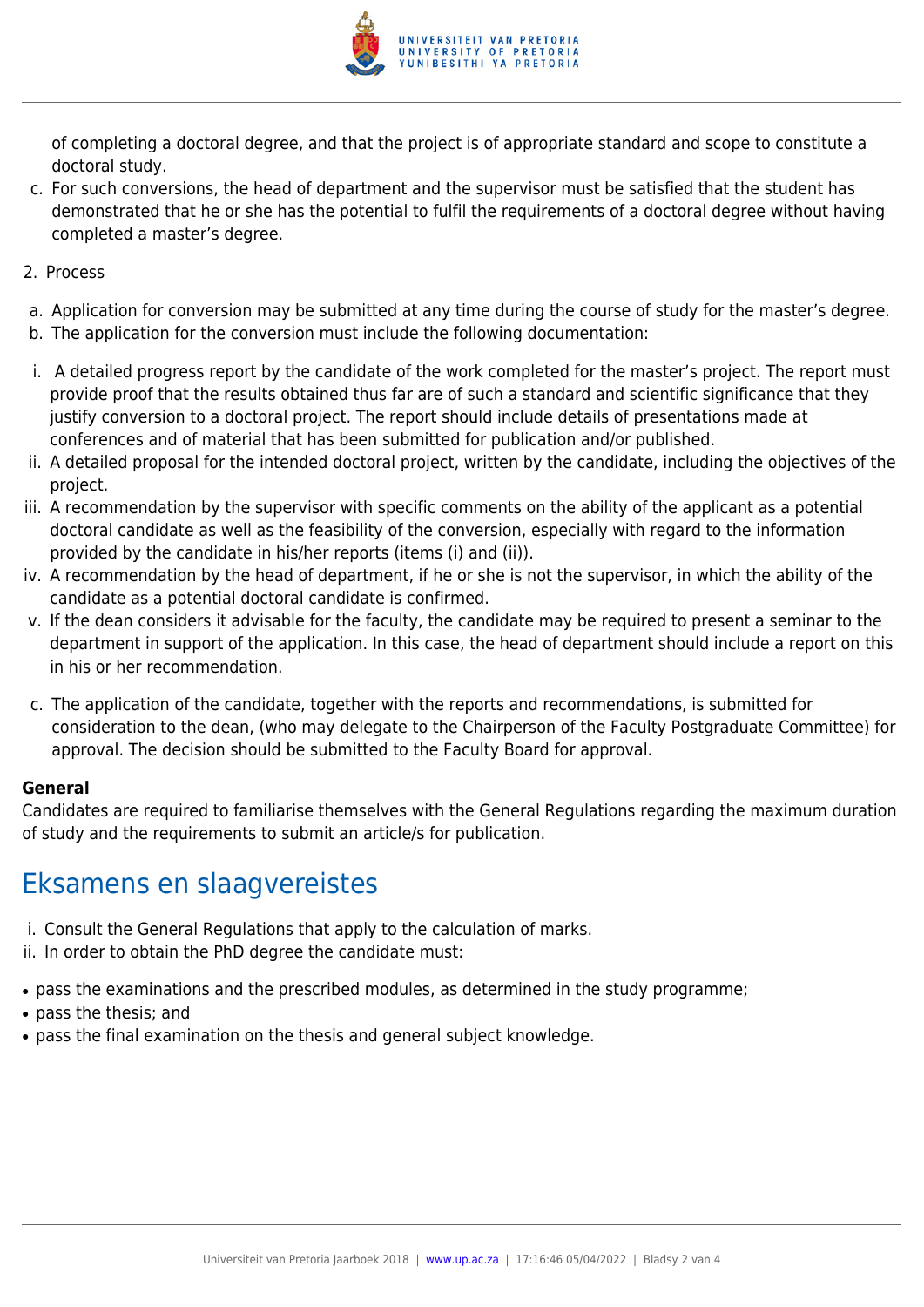

# Kurrikulum: Jaar 1

**Minimum krediete: 360**

### **Kernmodules**

[Proefskrif: Voedselwetenskap 990](https://www.up.ac.za/yearbooks/2018/modules/view/FST 990/lg/af) (FST 990) - Krediete: 360.00